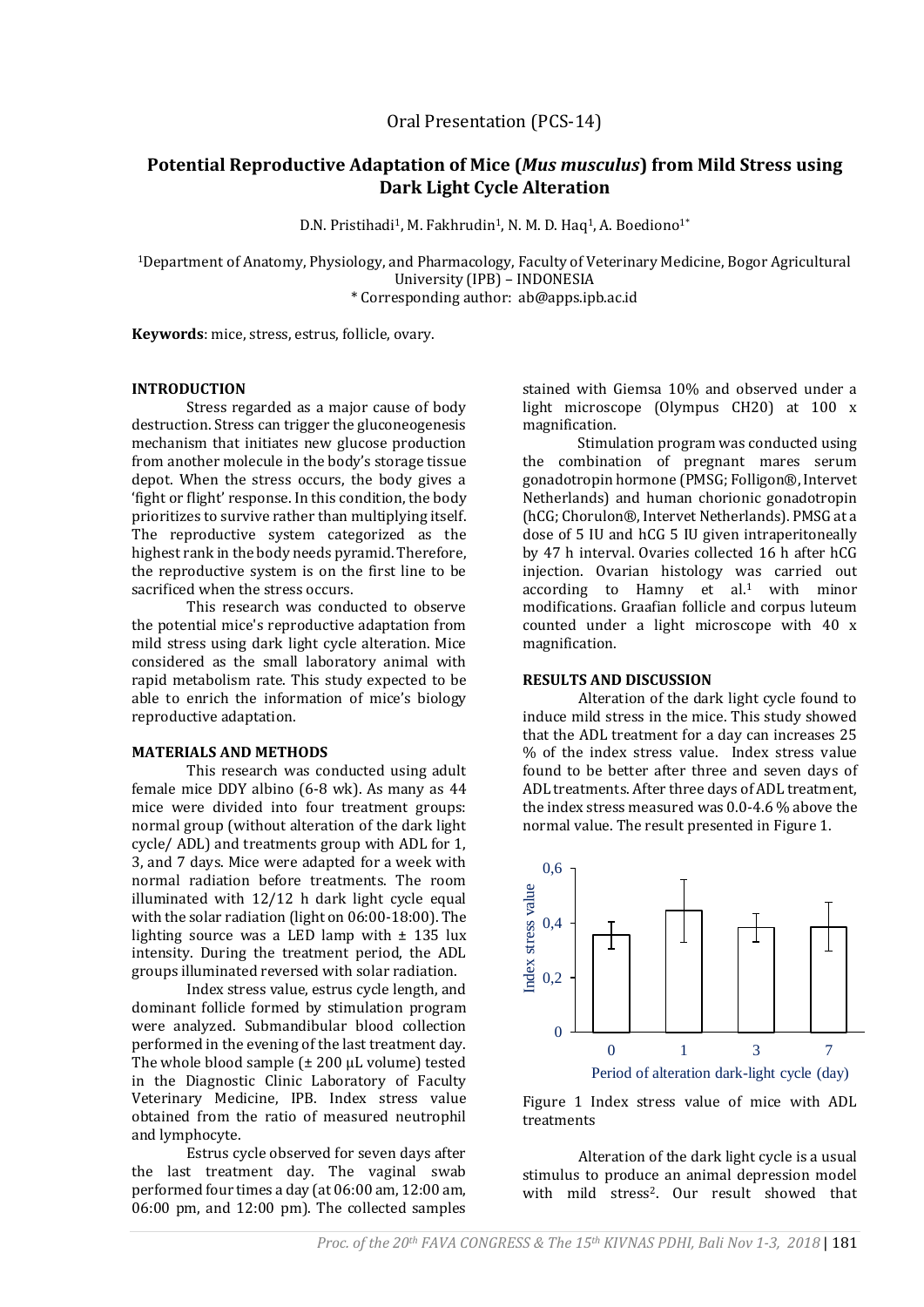approximately three days of ADL treatment is sufficient for mice to restore the stress nearly into the normal value. This ability considered fast to happen. Human reported need at least ten days to normalize the stress value after ADL treatment<sup>3</sup>.

In this study, ADL statistically insignificant to increase stress in mice. Even with this conditions, ADL causes a significant effect on the reproductive performance. ADL found to be able to decrease the estrous cycle length. The result showed in Figure 2.



Figure 2 Estrus cycle lenghth  $\Box$ ) and estrus phase lenght  $\left( \frac{\partial u}{\partial y} \right)$  of mice with ADL treatments

Acceleration of the estrus cycle period by ADL treatments was also reported by Yoshinaka *et al*. <sup>4</sup>. Several previous studies reported that the acceleration of mice's estrus cycle after ADL treatments caused by the declining of proestrus phase. Light exposure in the night time known to increase Kisspeptin, a trigger molecule to induce luteinizing hormone (LH) surge secretion and early ovulation5. Interestingly, further analysis of this study showed that ADL treatments shortened the estrus phase rather than declining the proestrus phase.

The profile of the estrus cycle and the length of the estrus phase were found to have characteristics inversely proportional to the incidence of stress levels. The peak of stress level was the anticlimactic point of the cycle length and the estrus phase. Pearson correlation value of stress on estrus cycle length and estrus phase was -0.773 and -0.751. This result indicated that stress as the main cause of the reduction of the estrous cycle and estrus phase length.

The ovary is a glucocorticoid organ that responds to stress. Occupation of cortisol in the ovarian glucocorticoid receptors reported being able to trigger granulosa cell's differentiation into lutein cells. Channing *et al.*<sup>6</sup> demonstrated that supplementation of  $0.1 \mu g/mL$  cortisol with LH, follicle stimulating hormone, and insulin at the

same concentration in the porcine granulose culture cell generate this cells to differentiate 4-14 times faster into lutein cells than treatment without cortisol. Another report showed that addition of cortisol in the rat post-ovulatory granulosa cells significantly increases the measured progesterone7.

This study showed that mice have a fast potency to recover from the mild stress of ADL treatments. On the 3rd day of ADL treatments, mice's estrus cycle observed nearly normal (± 81.69 % of normal estrus cycles length).

The extraordinary recovery potential also discovered on the ovarian dynamics. A day of ADL treatment decreases the total dominant follicle observed. The total dominant follicles observed back to normal after three days of ADL treatments. The results presented in Figure 3.



Pearson correlation between index stress value and total dominant follicle was -0.631. Stress suspected to able to increase Rfamiderelated peptides (RFRPs), an inhibitor of gonadotropin neuron to release gonadotropinreleasing hormone8. Stress also suspected to degrade the FSH receptor expressions in the ovarian granulosa cells9.

ADL treatments found insignificantly change the total corpus luteum formed after stimulation program (Figure 3) and total obtained oocytes (data not shown). Interestingly, ADL treatments for seven days increased the total dominant follicle and total anovulatory Graafian follicle which totally equal with corpus luteum.

#### **CONCLUSION**

Mild stress in mice can be emerged by alteration of the dark light cycle for a day. This mild stress affects the reproductive system by decreasing the estrus cycle length, shortened the estrus phase time, and decrease the dominant follicles formed after the stimulation program. Mice found to be able to recover the reproductive